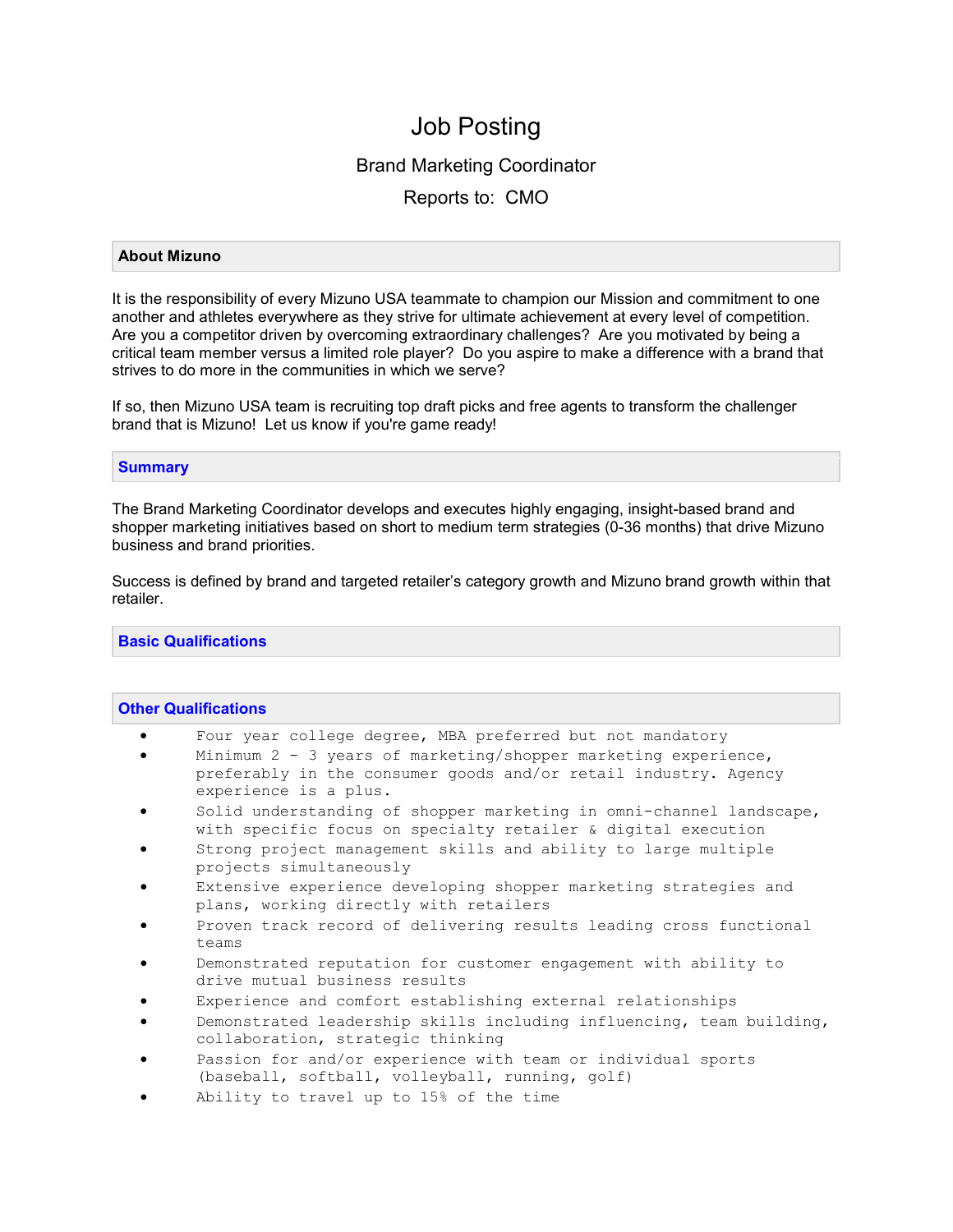## **Essential Duties and Responsibilities**

To perform this job successfully, an individual must be able to perform each essential duty satisfactorily. The requirements listed below are representative of the knowledge, skill and/or ability required. Reasonable accommodations may be made to enable individuals with disabilities to perform the essential functions.

## *Brand & Customer Strategy*

- Works closely with category brand managers and strategic account team members to create strategies and tactics for driving Mizuno brand sales and retailer's category sales and profits with shoppers across all points on the path-to-purchase.
- Actively participates in each category's strategic planning process by representing the voice of the brand, retailer and shopper (consumer)
- Understands overall Mizuno brand strategy and positioning as well as each category's business goals and ensures alignment with Mizuno strategies and tactics at the assigned retailer
- Leverages the scale and reach of Mizuno's categories to deliver customer strategies that deliver unique value to the retailer

### *Planning & Execution*

- Leads marketing planning process for assigned retailer for all categories.
- Owns the creation of the marketing calendar for the retailer and implementation of it, including, but not limited to, agency briefings, supervision of production timelines, etc.
- Establish appropriate objectives and business, category and equity target metrics for marketing calendar events and shopper marketing programs
- Tracks performance metrics through a scorecard and post-event analysis process
- Analyzes and reports on the implications of competitive marketing activity at the retailer
- Maximizes the effectiveness of marketing investments by leveraging the learnings / implications in developing future shopper marketing programs and the annual business plan for the assigned retailer.
- Leverages Mizuno's brand assets against key initiatives to drive growth at the retailer.
- Works collaboratively with retailer's internal functions, external agencies and Mizuno divisions in the planning and execution of programs
- Provides guidance to MUS grassroots promotions teams regarding execution of retailer specific initiatives.
- Ensures internal Mizuno planning timeline is optimized to work with retailer's planning process.
- Actively seeks out and collaborates with non-competing brands to offer bigger programs to the retailer.
- Leads or support the development of unique products and value propositions specifically aligned to both Mizuno brand and retailer needs including packaging changes and new products
- Controls shopper marketing spend within the approved budget levels.
- Supports sell in activity by MUS key account managers by being ready at sell-in time with insight-based retailer specific marketing plans